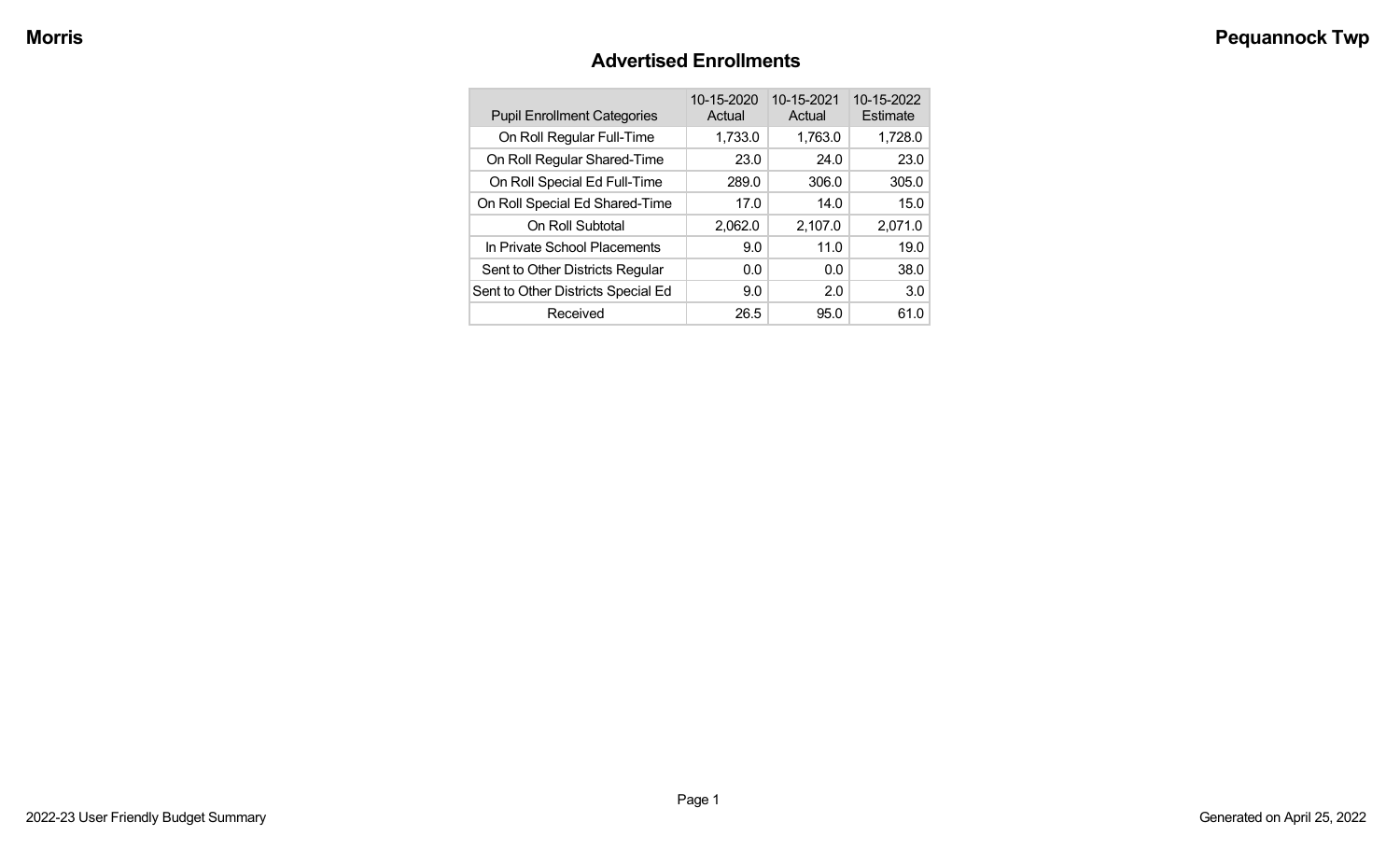#### **Advertised Revenues**

| <b>Budget Category</b>                            | Description                                                                | Account   | 2020-21<br>Actual | 2021-22<br><b>Revised</b>        | 2022-23<br>Proposed |
|---------------------------------------------------|----------------------------------------------------------------------------|-----------|-------------------|----------------------------------|---------------------|
|                                                   | Local Tax Levy                                                             | 10-1210   | 36,408,370        | 37,136,537                       | 37,916,526          |
|                                                   | <b>Total Tuition</b>                                                       | 10-1300   | 1,059,723         | 1,428,821                        | 1,235,071           |
|                                                   | Rents and Royalties                                                        | 10-1910   | 53,725            | 55,000                           | 55,000              |
| <b>General Fund Revenues from Local Sources</b>   | <b>Unrestricted Miscellaneous Revenues</b>                                 | 10-1XXX   | 261,842           | 98,961                           | 135,000             |
|                                                   | Interest Earned on Maintenance Reserve                                     | 10-1XXX   | $\Omega$          | 500                              | 500                 |
|                                                   | Interest Earned on Capital Reserve Funds                                   | $10-1XXX$ | 5,957             | 2,200                            | 2,210               |
|                                                   | <b>Other Restricted Miscellaneous Revenues</b>                             | 10-1XXX   | 62,006            | $\Omega$                         |                     |
|                                                   | <b>Total Revenues from Local Sources</b>                                   |           | 37,851,623        | 38,722,019                       | 39,344,307          |
|                                                   | School Choice Aid                                                          | 10-3116   | 54,032            | 55,008                           | 55,852              |
|                                                   | <b>Categorical Transportation Aid</b>                                      | 10-3121   | 124,035           | 124,035                          | 124,035             |
|                                                   | <b>Extraordinary Aid</b>                                                   | 10-3131   | 578,115           | 342,000                          | 345,000             |
|                                                   | <b>Categorical Special Education Aid</b>                                   | 10-3132   | 1,551,958         | 1,601,412                        | 1,675,244           |
| <b>General Fund Revenues from State Sources</b>   | <b>Equalization Aid</b>                                                    | 10-3176   | 406,379           | 406,379                          | 406,379             |
|                                                   | <b>Categorical Security Aid</b>                                            | 10-3177   | 168,558           | 168,558                          | 168,558             |
|                                                   | <b>Other State Aids</b>                                                    | 10-3XXX   | 131,745           | $\Omega$                         | 0                   |
|                                                   | State Reimbursements from Securing Our Childrens Future Bond Act           | 10-3256   | $\Omega$          | 12,585                           | 0                   |
|                                                   | <b>Total Revenues from State Sources</b>                                   |           | 3,014,822         | 2,709,977                        | 2,775,068           |
| <b>General Fund Revenues from Federal Sources</b> | <b>Medicaid Reimbursement</b>                                              | 10-4200   | 0                 | 0                                | 20,138              |
|                                                   | <b>Total Revenues from Federal Sources</b>                                 |           | 0                 | $\Omega$                         | 20,138              |
|                                                   | <b>Budgeted Fund Balance-Operating Budget</b>                              | 10-303    | $\mathbf 0$       | 2,883,781                        | 3,994,244           |
|                                                   | Withdrawal from Capital Reserve for Excess Cost and Other Capital Projects | 10-309    | $\mathbf{0}$      | 1,400,000                        | 1,206,000           |
| <b>General Fund Revenues from Other Sources</b>   | Withdrawal from Maintenance Reserve                                        | 10-310    | $\Omega$          | 650,000                          | 0                   |
|                                                   | <b>Adjustment for Prior Year Encumbrances</b>                              |           | $\Omega$          | 814,436                          | 0                   |
|                                                   | Actual Revenues (Over)/Under Expenditures                                  |           | $-1,843,686$      | $\Omega$                         | $\Omega$            |
| <b>General Fund Revenues</b>                      | <b>Total Operating Budget</b>                                              |           |                   | 39,022,759 47,180,213 47,339,757 |                     |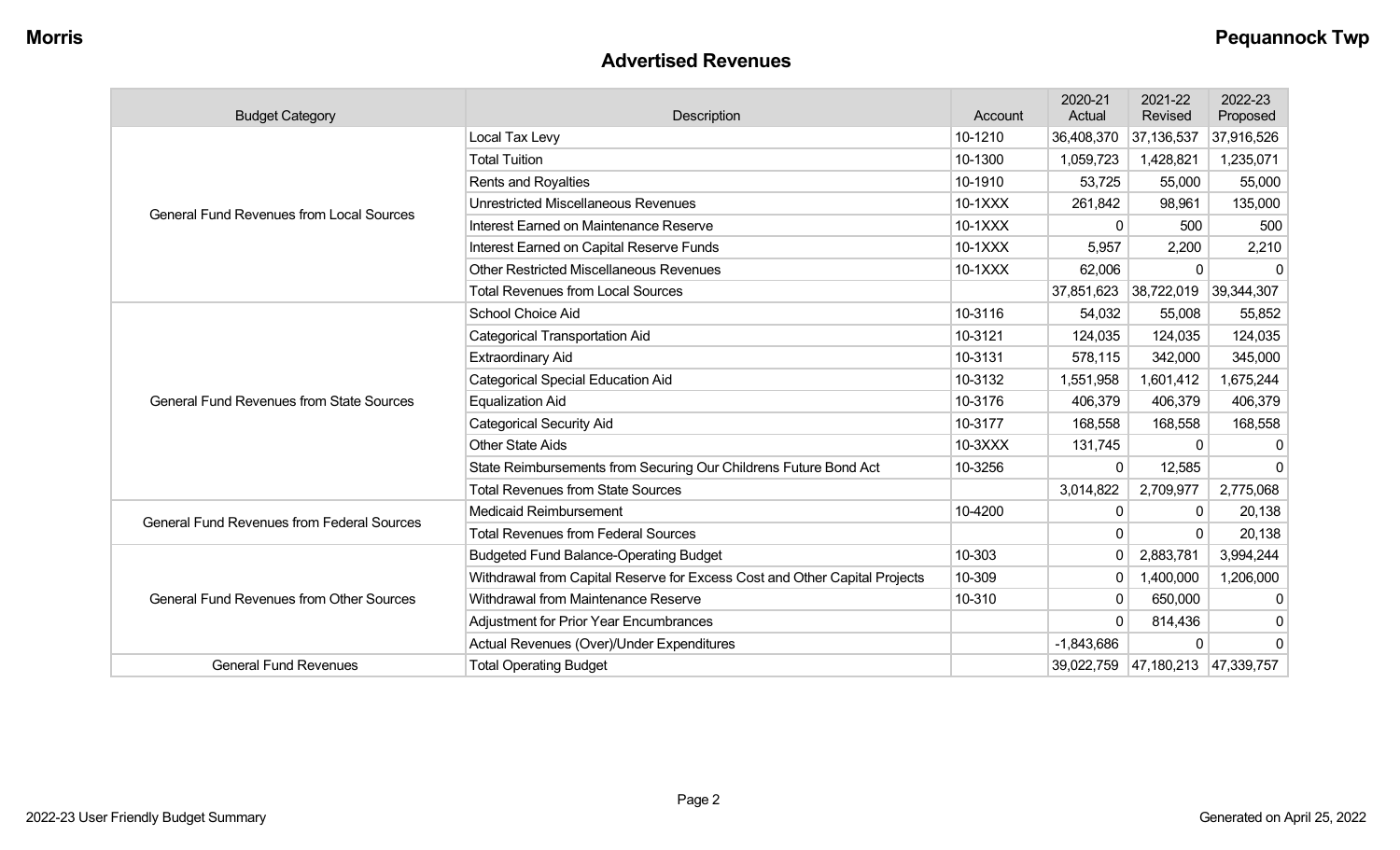### **Advertised Revenues**

| <b>Budget Category</b>                                                                | Description                                    | Account      | 2020-21<br>Actual | 2021-22<br>Revised | 2022-23<br>Proposed |
|---------------------------------------------------------------------------------------|------------------------------------------------|--------------|-------------------|--------------------|---------------------|
|                                                                                       | <b>Student Activity Fund Revenue</b>           | 20-1760      | 171,787           | 0                  | 0                   |
| Special Revenue Fund Revenues from Local Sources                                      | Scholarship Fund Revenue                       | 20-1770      | 437               | 0                  | n                   |
|                                                                                       | <b>Other Revenue from Local Sources</b>        | 20-1XXX      | 8,085             | 0                  | $\Omega$            |
|                                                                                       | <b>Total Revenues from Local Sources</b>       | 20-1XXX      | 180,309           | 0                  | $\Omega$            |
| Special Revenue Fund Revenues from State Sources                                      | <b>Other Restricted Entitlements</b>           | 20-32XX      | 279,533           | 376,780            | 339,102             |
|                                                                                       | <b>Total Revenues from State Sources</b>       |              | 279,533           | 376,780            | 339,102             |
|                                                                                       | Title I                                        | 20-4411-4416 | 38,958            | 77,657             | 66,008              |
|                                                                                       | <b>Title II</b>                                | 20-4451-4455 | 11,492            | 35,860             | 30,482              |
|                                                                                       | Title IV                                       | 20-4471-4474 | 3,026             | 10,000             | 8,500               |
|                                                                                       | <b>ARP-IDEA Preschool</b>                      | 20-4409      | $\Omega$          | 9,221              | $\Omega$            |
|                                                                                       | <b>ARP-IDEA Basic</b>                          | 20-4419      | $\mathbf{0}$      | 107,993            | $\Omega$            |
| Special Revenue Fund Revenues from Federal Sources                                    | IDEA Part B (Handicapped)                      | 20-4420-4429 | 558,465           | 536,094            | 428,875             |
|                                                                                       | <b>CARES Act Education Stabilization Fund</b>  | 20-4530      | 41,576            | 239,992            | 672,218             |
|                                                                                       | Coronavirus Relief Fund (CRF)                  | 20-4532      | 59,799            | 0                  |                     |
|                                                                                       | Other                                          | 20-4XXX      | 14,732            |                    |                     |
|                                                                                       | <b>Total Revenues from Federal Sources</b>     |              | 728,048           | 1,016,817          | 1,206,083           |
| Special Revenue Fund Revenues                                                         | <b>Total Grants and Entitlements</b>           |              | 1,202,645         | 1,393,597          | 1,545,185           |
| Debt Service Fund Revenues from Local Sources                                         | Local Tax Levy                                 | 40-1210      | 957,815           | 960,670            | 961,834             |
|                                                                                       | <b>Total Revenues from Local Sources</b>       |              | 957,815           | 960,670            | 961,834             |
| Debt Service Fund Revenues from State Sources                                         | Debt Service Aid Type II                       | 40-3160      | 344,660           | 343,380            | 341,766             |
| Debt Service Fund Revenues from Other Sources<br><b>Total Local Repayment of Debt</b> |                                                |              | 1,302,475         | 1,304,050          | 1,303,600           |
| Debt Service Fund Revenues                                                            | <b>Total Repayment of Debt</b>                 |              | 1,302,475         | 1,304,050          | 1,303,600           |
| All Fund Revenues                                                                     | <b>Total Revenues/Sources</b>                  |              | 41,527,879        | 49,877,860         | 50,188,542          |
| Revenues Net of Transfers                                                             | <b>Total Revenues/Sources Net of Transfers</b> |              | 41,527,879        | 49,877,860         | 50,188,542          |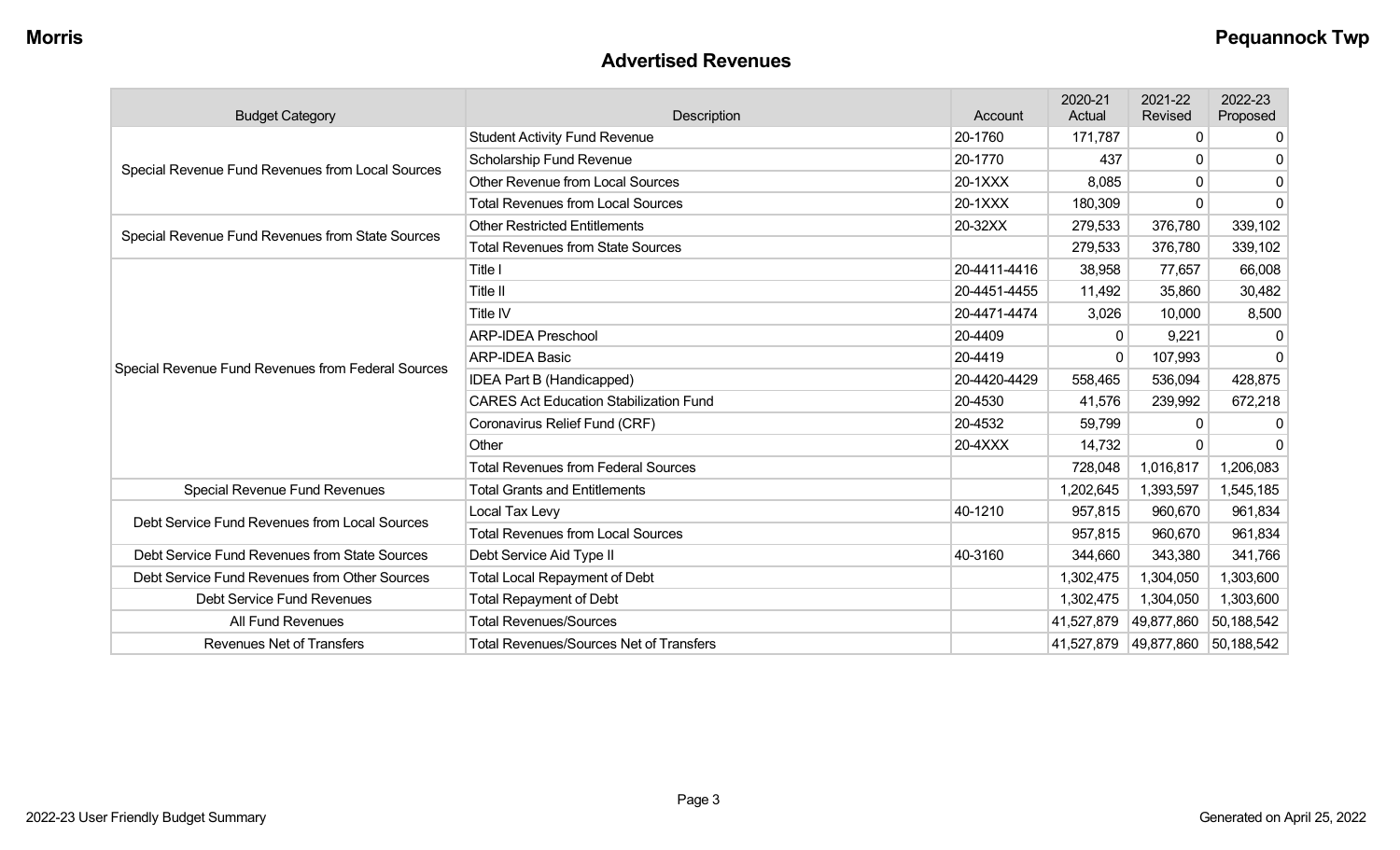# **Advertised Appropriations**

| <b>Budget Category</b>                               | Description                                                                        | Account        | 2020-21<br>Actual | 2021-22<br>Revised               | 2022-23<br>Proposed |
|------------------------------------------------------|------------------------------------------------------------------------------------|----------------|-------------------|----------------------------------|---------------------|
|                                                      | Regular Programs-Instruction                                                       | 11-1XX-100-XXX | 13,068,486        | 15,181,216                       | 15,198,262          |
|                                                      | <b>Special Education-Instruction</b>                                               | 11-2XX-100-XXX | 4,270,726         | 4,730,773                        | 4,924,580           |
|                                                      | <b>Basic Skills/Remedial-Instruction</b>                                           | 11-230-100-XXX | 193,795           | 201,810                          | 208,333             |
| General Fund Current Expenses for Instruction        | <b>Bilingual Education-Instruction</b>                                             | 11-240-100-XXX | 23,772            | 64,259                           | 65,712              |
|                                                      | School-Sponsored Cocurricular or Extracurricular Activities-Instruction            | 11-401-100-XXX | 194,736           | 278,613                          | 229,514             |
|                                                      | School-Sponsored Athletics-Instruction                                             | 11-402-100-XXX | 654,315           | 849,983                          | 918,706             |
|                                                      | Before/After School Programs                                                       | 11-421-XXX-XXX | 7,899             | 25,000                           | 25,800              |
|                                                      | Undistributed Expenditures-Instruction (Tuition)                                   | 11-000-100-XXX | 1,551,138         | 2,567,466                        | 2,585,581           |
|                                                      | Undistributed Expenditures-Attendance and Social Work                              | 11-000-211-XXX | 32,671            | 34,652                           | 34,723              |
|                                                      | Undistributed Expenditures-Health Services                                         | 11-000-213-XXX | 482,705           | 517,471                          | 533,385             |
|                                                      | Undistributed Expenditures-Speech, OT, PT and Related Services                     | 11-000-216-XXX | 585,084           | 689,619                          | 773,240             |
|                                                      | Undistributed Expenditures-Other Support Services, Students-Extraordinary Services | 11-000-217-XXX | 219,734           | 440,967                          | 419,468             |
|                                                      | Undistributed Expenditures-Guidance                                                | 11-000-218-XXX | 874,692           | 981,166                          | 985,638             |
|                                                      | Undistributed Expenditures-Child Study Teams                                       | 11-000-219-XXX | 698,177           | 791,403                          | 908,939             |
|                                                      | Undistributed Expenditures-Improvement of Instruction Services                     | 11-000-221-XXX | 1,041,187         | 1,086,860                        | 1,069,934           |
|                                                      | Undistributed Expenditures-Education Media Services/Library                        | 11-000-222-XXX | 436,187           | 525,480                          | 483,835             |
| General Fund Current Expenses for Support Services   | Undistributed Expenditures-Instructional Staff Training Services                   | 11-000-223-XXX | 22,329            | 103,627                          | 38,775              |
|                                                      | Undistributed Expenditures-Support Services-General Administration                 | 11-000-230-XXX | 639,793           | 1,187,695                        | 1,117,954           |
|                                                      | Undistributed Expenditures-Support Services-School Administration                  | 11-000-240-XXX | 1,513,838         | 1,928,808                        | 1,820,064           |
|                                                      | Undistributed Expenditures-Central Services                                        | 11-000-251-XXX | 496,671           | 643,981                          | 657,084             |
|                                                      | Undistributed Expenditures-Administrative InformationTechnology                    | 11-000-252-XXX | 245,722           | 583,506                          | 508,180             |
|                                                      | Undistributed Expenditures-Operation and Maintenance of Plant Services             | 11-000-26X-XXX | 2,647,333         | 4,017,913                        | 4,034,972           |
|                                                      | Undistributed Expenditures-Student Transportation Services                         | 11-000-270-XXX | 854,783           | 1,344,534                        | 1,391,130           |
|                                                      | Personal Services-Employee Benefits                                                | 11-XXX-XXX-2XX | 6,104,612         | 6,378,430                        | 6,999,445           |
|                                                      | <b>Undistributed Expenditures-Food Services</b>                                    | 11-000-310-930 | 60,000            | 30,000                           | $\mathbf 0$         |
|                                                      | <b>Total Undistributed Expenditures</b>                                            |                | 18,506,656        | 23,853,578 24,362,347            |                     |
| General Fund Current Expenses for Increased Reserves | Interest Earned on Maintenance Reserve                                             | 10-606         | $\Omega$          | 500                              | 500                 |
| <b>General Fund Current Expenses</b>                 | <b>Total General Current Expense</b>                                               |                |                   | 36,920,385 45,185,732 45,933,754 |                     |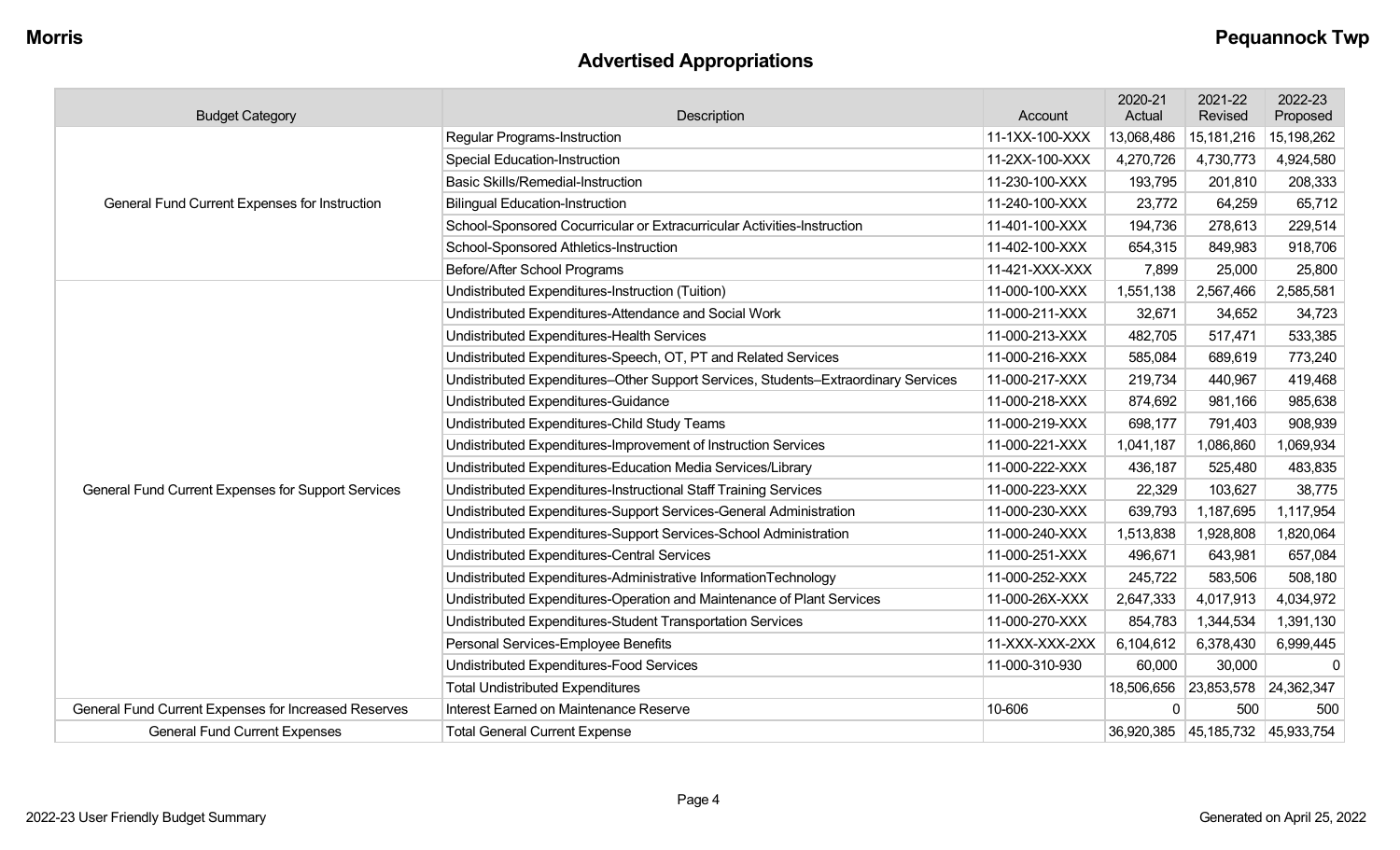# **Advertised Appropriations**

| <b>Budget Category</b>                                    | Description                                             | Account        | 2020-21<br>Actual | 2021-22<br>Revised | 2022-23<br>Proposed |
|-----------------------------------------------------------|---------------------------------------------------------|----------------|-------------------|--------------------|---------------------|
|                                                           | Equipment                                               | 12-XXX-XXX-730 | 38,460            | 470,808            | 195,000             |
|                                                           | <b>Facilities Acquisition and Construction Services</b> | 12-000-400-XXX | 44,088            | 121,473            | 2,793               |
| <b>Capital Outlay</b>                                     | Capital Reserve-Transfer to Capital Projects            | 12-000-400-931 | 2,019,826         | 1,400,000          | 1,206,000           |
|                                                           | Interest Deposit to Capital Reserve                     | 10-604         | $\Omega$          | 2,200              | 2,210               |
|                                                           | <b>Total Capital Outlay</b>                             |                | 2,102,374         | 1,994,481          | 1,406,003           |
| <b>General Fund Expenses and Transfers</b>                | <b>General Fund Grand Total</b>                         |                | 39,022,759        | 47,180,213         | 47,339,757          |
| Special Revenue Fund Expenses for Grants and Entitlements | Local Projects                                          | 20-XXX-XXX-XXX | 8,085             | 0                  | 0                   |
|                                                           | Nonpublic Textbooks                                     | 20-XXX-XXX-XXX | 20,892            | 23,348             | 21,013              |
|                                                           | Nonpublic Auxiliary Services                            | 20-XXX-XXX-XXX | 61,571            | 73,456             | 66,110              |
| Special Revenue Fund Expenses for Other State Projects    | Nonpublic Handicapped Services                          | 20-XXX-XXX-XXX | 104,170           | 150,847            | 135,762             |
|                                                           | <b>Nonpublic Nursing Services</b>                       | 20-XXX-XXX-XXX | 35,394            | 44,016             | 39,614              |
|                                                           | Nonpublic Technology Initiative                         | 20-XXX-XXX-XXX | $\mathbf{0}$      | 16,338             | 14,704              |
|                                                           | Nonpublic Security Aid                                  | 20-XXX-XXX-XXX | 57,506            | 68,775             | 61,899              |
| Special Revenue Fund Expenses for State Projects          | <b>Total State Projects</b>                             | 20-XXX-XXX-XXX | 279,533           | 376,780            | 339,102             |
|                                                           | Title I                                                 | 20-XXX-XXX-XXX | 38,958            | 77,657             | 66,008              |
|                                                           | Title II                                                | 20-XXX-XXX-XXX | 11,492            | 35,860             | 30,482              |
|                                                           | Title IV                                                | 20-XXX-XXX-XXX | 3,026             | 10,000             | 8,500               |
|                                                           | IDEA Part B (Handicapped)                               | 20-XXX-XXX-XXX | 558,465           | 536,094            | 428,875             |
| Special Revenue Fund Expenses for Federal Projects        | <b>ARP-IDEA Basic Grant Program</b>                     | 20-223-xxx-xxx | $\Omega$          | 107,993            | $\mathbf 0$         |
|                                                           | <b>ARP-IDEA Preschool Grant Program</b>                 | 20-224-xxx-xxx | $\mathbf 0$       | 9,221              | $\mathbf 0$         |
|                                                           | <b>CARES Act Education Stabilization Fund</b>           | 20-477-XXX-XXX | 41,576            | 239,992            | 672,218             |
|                                                           | Coronavirus Relief Fund (CRF) Grant Program             | 20-479-XXX-XXX | 59,799            | 0                  | 0                   |
|                                                           | Nonpublic Technology Funds Under CRF                    | 20-482-xxx-xxx | 14,732            | $\Omega$           | $\mathbf 0$         |
|                                                           | <b>Total Federal Projects</b>                           | 20-XXX-XXX-XXX | 728,048           | 1,016,817          | 1,206,083           |
| <b>Special Revenue Fund Expenses</b>                      | <b>Total Special Revenue Funds</b>                      |                | 1,202,645         | 1,393,597          | 1,545,185           |
| Debt Service Fund Expenses                                | <b>Total Regular Debt Service</b>                       | 40-701-510-XXX | 1,302,475         | 1,304,050          | 1,303,600           |
|                                                           | <b>Total Debt Service Funds</b>                         |                | 1,302,475         | 1,304,050          | 1,303,600           |
| All Fund Expenses                                         | <b>Total Expenditures/Appropriations</b>                |                | 41,527,879        | 49,877,860         | 50,188,542          |
| <b>Expenses Net of Transfers</b>                          | <b>Total Expenditures Net of Transfers</b>              |                | 41,527,879        | 49,877,860         | 50,188,542          |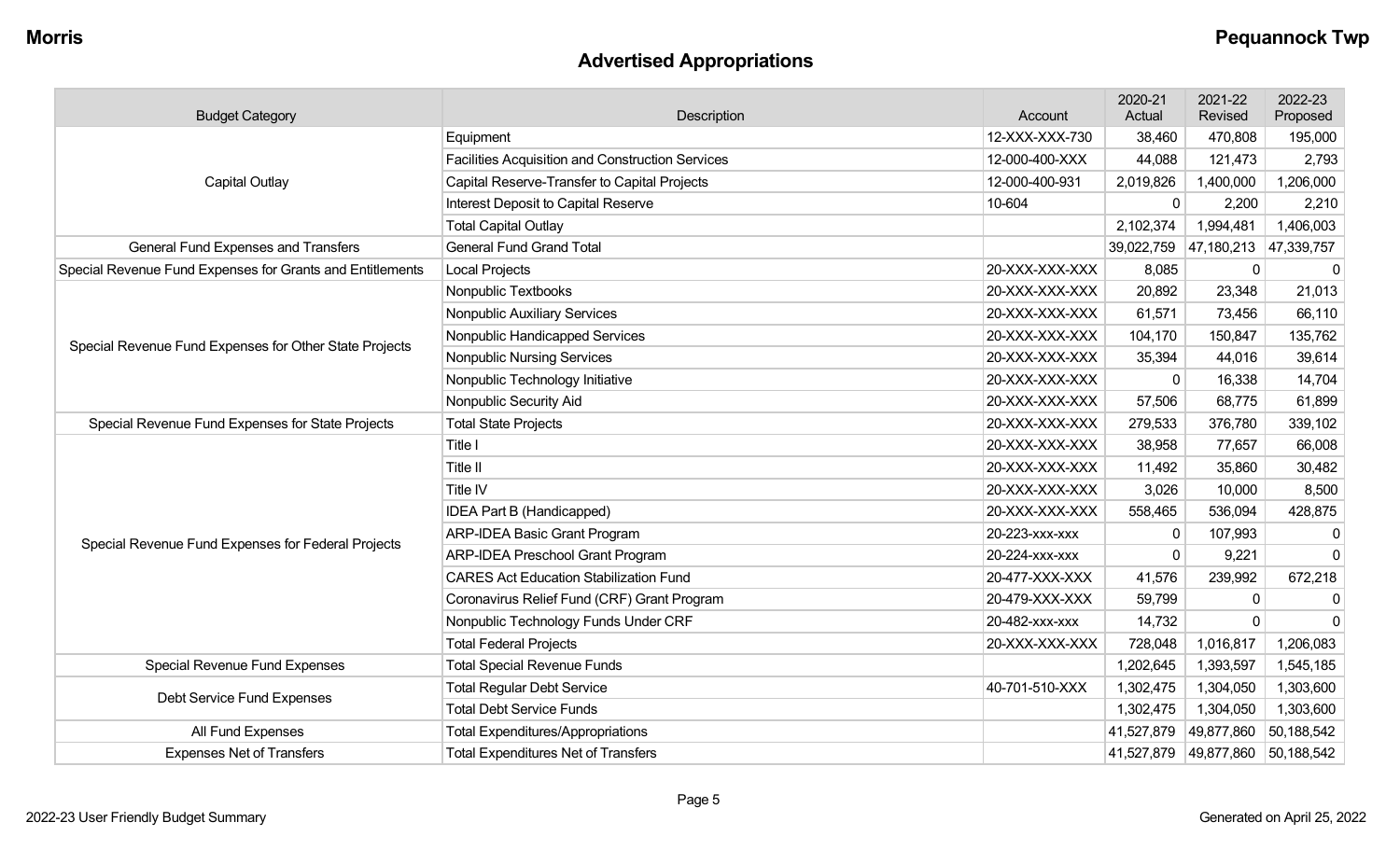# **Advertised Recapitulation of Balances**

| <b>Fund Balance Category</b>                   | <b>Budget Category</b>                                           | Audited<br><b>Balance</b><br>06/30/2020 | Audited<br><b>Balance</b><br>06/30/2021 | Estimated<br><b>Balance</b><br>06/30/2022 | Estimated<br><b>Balance</b><br>06/30/2023 |
|------------------------------------------------|------------------------------------------------------------------|-----------------------------------------|-----------------------------------------|-------------------------------------------|-------------------------------------------|
|                                                | <b>General Operating Budget</b>                                  | 1,335,543                               | 2,731,456                               | 2,847,675                                 | 1,853,431                                 |
| Unrestricted                                   | Repayment of Debt                                                | 0                                       | 0                                       | 0                                         |                                           |
|                                                | Capital Reserve                                                  | 3,999,464                               | 3,160,031                               | 1,762,231                                 | 558,441                                   |
|                                                | <b>Adult Education Programs</b>                                  |                                         |                                         |                                           |                                           |
|                                                | Maintenance Reserve                                              | 1,876,000                               | 1,341,000                               | 691,500                                   | 692,000                                   |
|                                                | Legal Reserve                                                    | 3,083,195                               | 5,000,000                               | 3,000,000                                 |                                           |
| <b>Restricted for General Operating Budget</b> | Unemployment Fund                                                | 555,006                                 | 617,012                                 | 617,012                                   | 617,012                                   |
|                                                | <b>Tuition Reserve</b>                                           | 0                                       | 0                                       |                                           |                                           |
|                                                | <b>Current Expense Emergency Reserve</b>                         | 0                                       | $\Omega$                                | 0                                         |                                           |
|                                                | Impact Aid Reserve for General Expenses (Sections 8002 and 8003) | 0                                       | 0                                       | 0                                         | 0                                         |
|                                                | Impact Aid Reserve for Capital Expenses (Sections 8007 and 8008) | 0                                       | 0                                       | 0                                         |                                           |
|                                                | <b>Student Activity Fund</b>                                     | 209,127                                 | 200,435                                 | 200,435                                   | 200,435                                   |
| Restricted for Special Revenue Fund            | Scholarship Fund                                                 | 146,467                                 | 140,404                                 | 140,404                                   | 140,404                                   |
| Restricted for Repayment of Debt               | Restricted for Repayment of Debt                                 |                                         |                                         | 0                                         | 0                                         |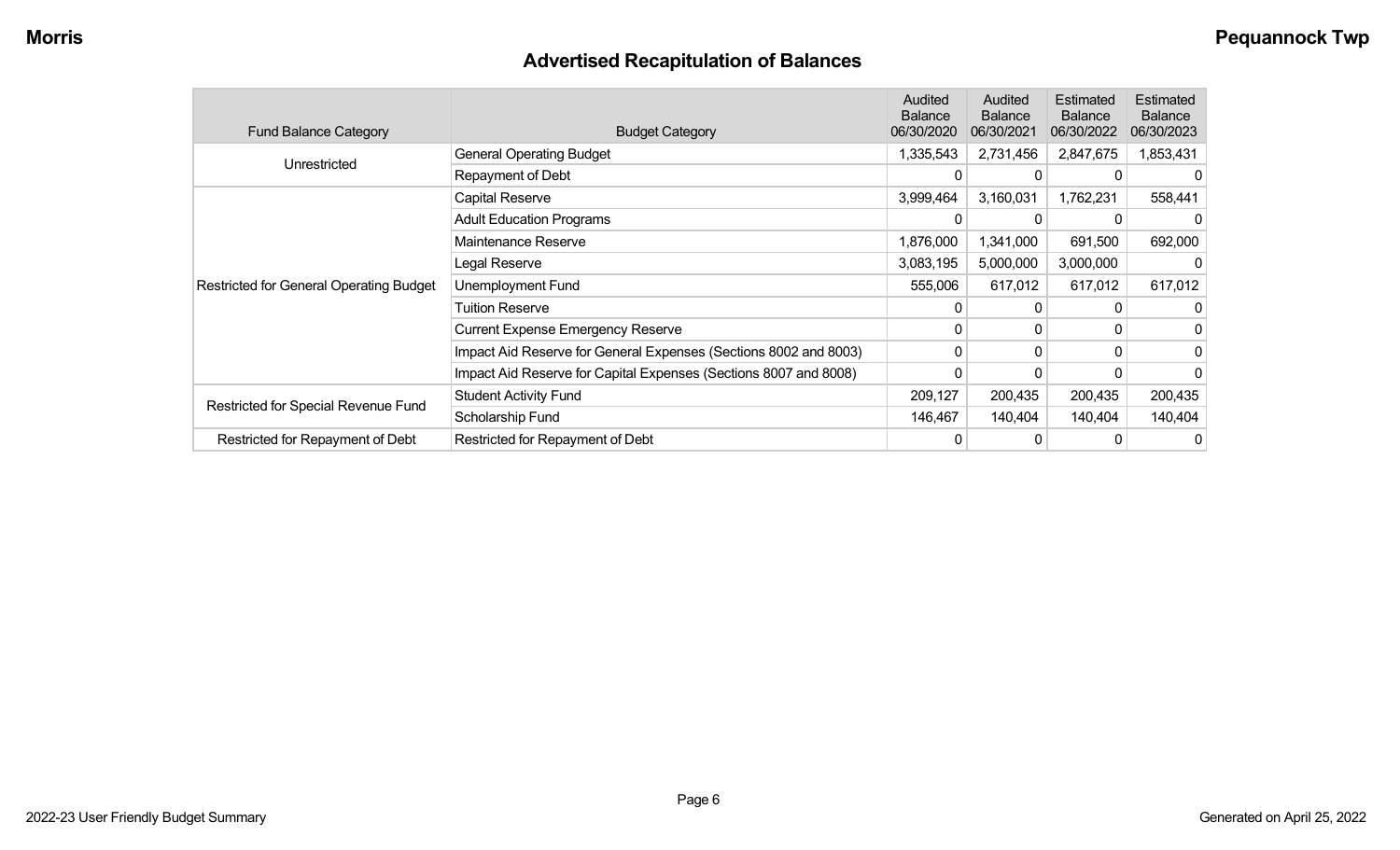#### **Advertised Per Pupil Cost Calculations**

| Per Pupil Cost Calculations                       | 2019-20<br><b>Actual Costs</b> | 2020-21<br><b>Actual Costs</b> | 2021-22<br><b>Original Budget</b> | 2021-22<br><b>Revised Budget</b> | 2022-23<br><b>Proposed Budget</b> |
|---------------------------------------------------|--------------------------------|--------------------------------|-----------------------------------|----------------------------------|-----------------------------------|
| <b>Total Budgetary Comparative Per Pupil Cost</b> | \$15,787                       | \$16,861                       | \$19,715                          | \$19,727                         | \$20,421                          |
| <b>Total Classroom Instruction</b>                | \$9,418                        | \$10,490                       | \$11,644                          | \$11,591                         | \$12,100                          |
| <b>Classroom-Salaries and Benefits</b>            | \$8,661                        | \$8,966                        | \$9,796                           | \$9,361                          | \$10,200                          |
| Classroom-General Supplies and Textbooks          | \$293                          | \$500                          | \$937                             | \$1,086                          | \$693                             |
| <b>Classroom-Purchased Services</b>               | \$463                          | \$1,024                        | \$911                             | \$1,143                          | \$1,208                           |
| <b>Total Support Services</b>                     | \$2,575                        | \$2,624                        | \$2,997                           | \$2,968                          | \$3,104                           |
| Support Services-Salaries and Benefits            | \$2,279                        | \$2,243                        | \$2,404                           | \$2,404                          | \$2,596                           |
| <b>Total Administrative Costs</b>                 | \$1,753                        | \$1,726                        | \$2,269                           | \$2,359                          | \$2,305                           |
| <b>Administration Salaries and Benefits</b>       | \$1,451                        | \$1,464                        | \$1,620                           | \$1,558                          | \$1,574                           |
| <b>Total Operations and Maintenance of Plant</b>  | \$1,508                        | \$1,463                        | \$2,145                           | \$2,117                          | \$2,184                           |
| Operations and Maintenance-Salaries and Benefits  | \$795                          | \$798                          | \$978                             | \$941                            | \$1,031                           |
| <b>Board Contribution to Food Services</b>        | \$0                            | \$29                           | \$0                               | \$14                             | \$0                               |
| <b>Total Extracurricular Costs</b>                | \$494                          | \$497                          | \$590                             | \$625                            | \$657                             |
| <b>Total Equipment Costs</b>                      | \$124                          | \$19                           | \$202                             | \$225                            | \$95                              |
| Legal Costs                                       | \$104                          | \$80                           | \$71                              | \$81                             | \$71                              |
| Employee Benefits as a percentage of salaries*    | 29.27%                         | 27.05%                         | 28.53%                            | 25.71%                           | 26.68%                            |

\*Does not include pension and social security paid by the State on-behalf of the district.

\*\*Federal and State funds in the blended resource school-based budgets.

The information presented in columns 1 through 3 as well as the related descriptions of the per pupil cost calculations are contained in the Taxpayers' Guide to Education Spending and can be found on the Department of Education's Internet website: http://www.state.nj.us/education/guide/. This publication is also available in the board office and public libraries. The same calculations were performed using the 2021-22 revised appropriations and the 2022-23 budgeted appropriations presented in this advertised budget. Total Budgetary Comparative Per Pupil Cost is defined as current expense exclusive of tuition expenditures, transportation, residential costs, and judgments against the school district. For all years it also includes the restricted entitlement aids. With the exception of Total Equipment Cost, each of the other per pupil cost calculations presented is a component of the total comparative per pupil cost, although all components are not shown.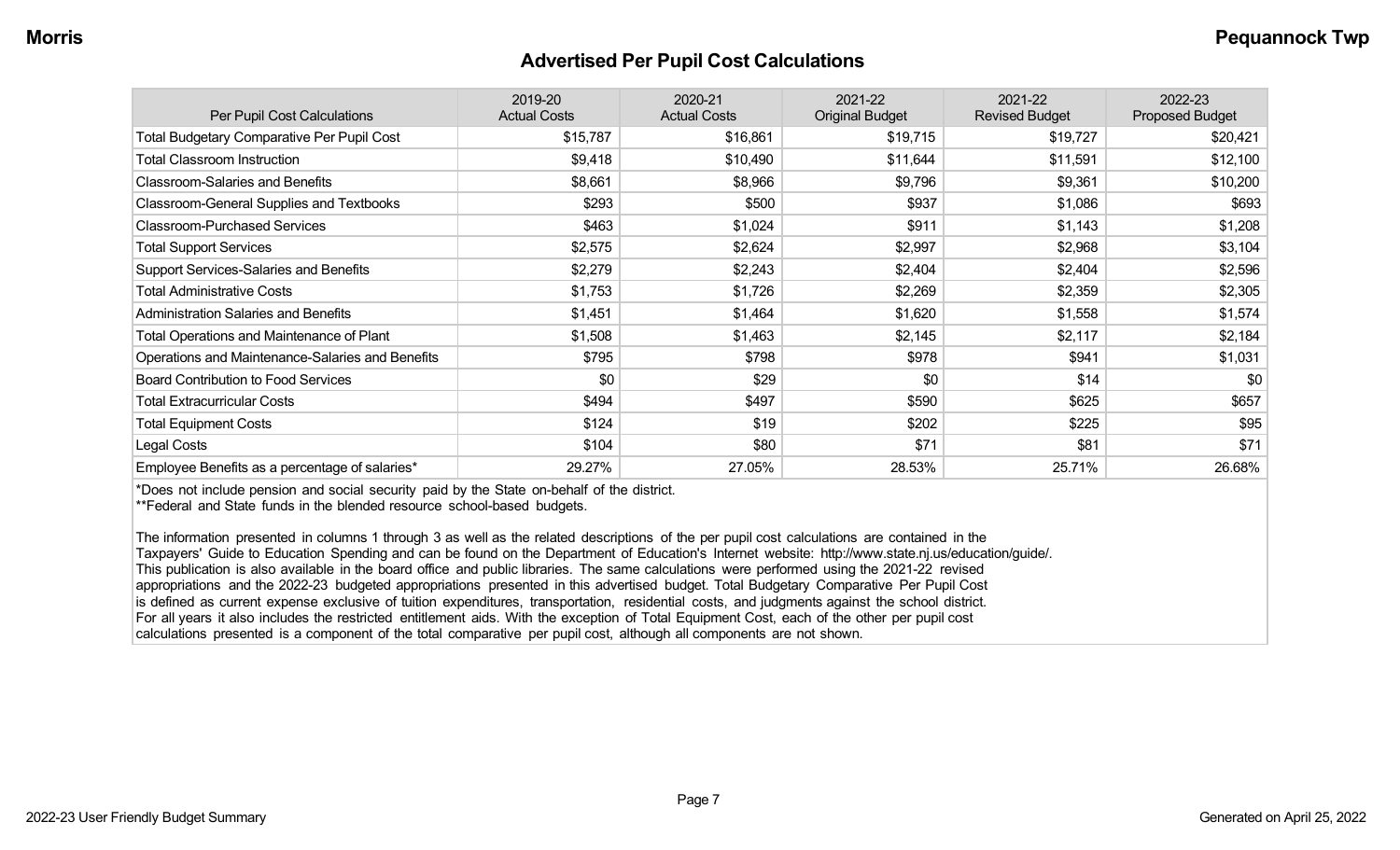| <b>Shared Service Category</b><br>Type     | <b>Shared Service Category Description</b>                                                                                                                                                                                                           | Amount<br>Saved<br>(Optional) |
|--------------------------------------------|------------------------------------------------------------------------------------------------------------------------------------------------------------------------------------------------------------------------------------------------------|-------------------------------|
| Insurance Coverages and<br>Benefits        | The district participates in the Pooled Insurance Program of NJ for board insurance and workers' compensation insurance; health benefits are provided through the School<br>Employees' Health Benefits Program administered through the State of NJ. | 0                             |
| Municipal/Public Works                     | The district has shared services agreements with our municipality to perform maintenance and routine repairs to our facilities vehicles and to our grounds and athletic fields.                                                                      |                               |
| <b>Special Education Services</b>          | Our district accepts special education students from other districts for our self-contained classes; we also send our special education students to other districts with programs<br>that we do not provide.                                         |                               |
| <b>Technology Services</b>                 | The district utilizes the Northern Regional Ed. Services Commission for network engineering services.                                                                                                                                                | $\Omega$                      |
| Transportation Services,<br>including Fuel | The district uses Morris County Ed. Services Commission for contracted bus routes and for processing Aid in Lieu payments. The district obtains its fuel from our municipal<br>gas and diesel pumps.                                                 |                               |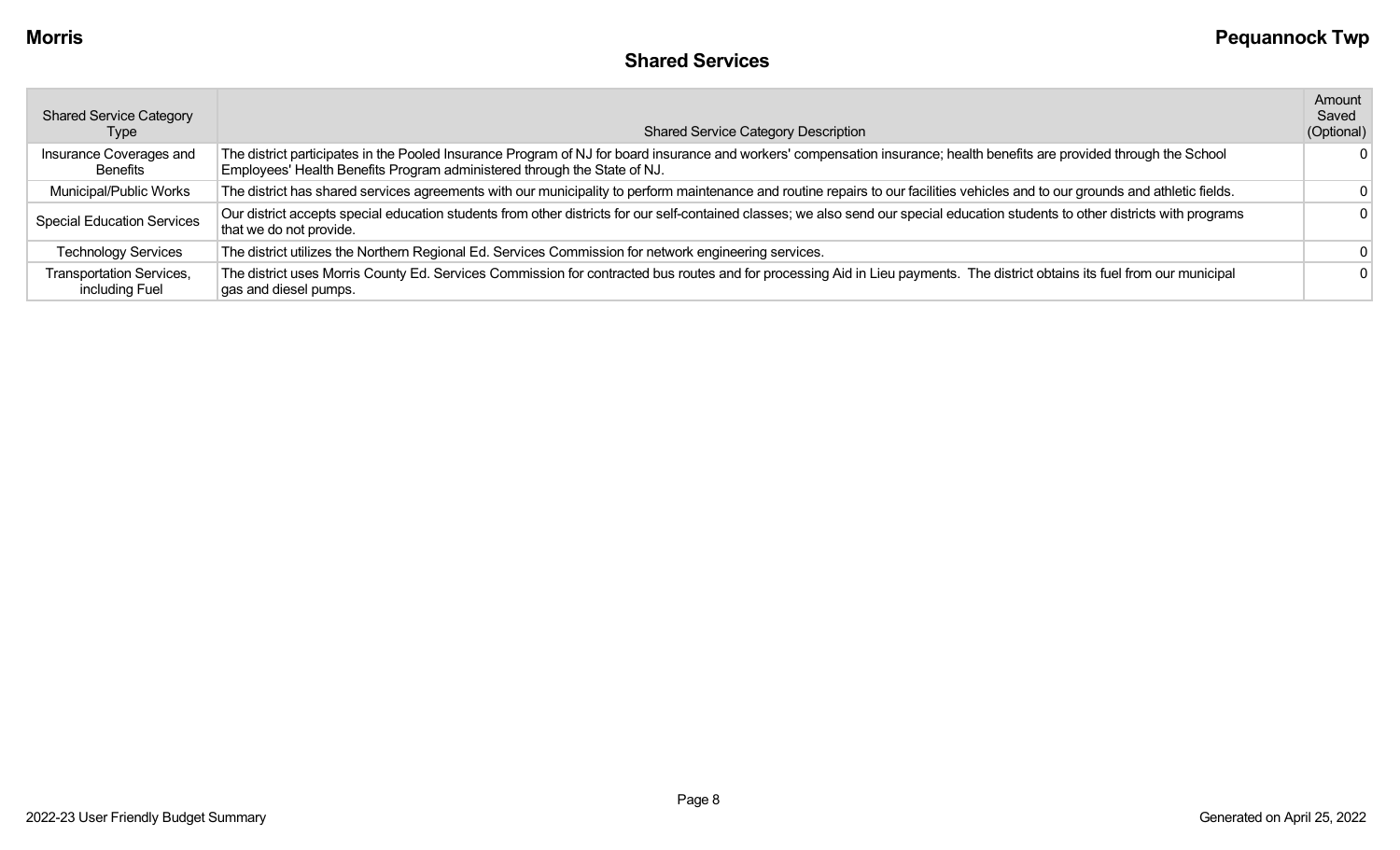### **Estimated Tax Rates**

| Municipality        | Category                                                                                                           | Amount        |
|---------------------|--------------------------------------------------------------------------------------------------------------------|---------------|
|                     | (A) General Fund School Levy                                                                                       | 37,526,531    |
|                     | (D) Total School Levy                                                                                              | 38,487,783    |
|                     | (B) Estimated Net Taxable Valuation (as of 10/01/21)                                                               | 2,362,977,300 |
|                     | (H) Estimated Equalized Valuation (as of 10/01/21)                                                                 | 2,995,660,851 |
| Pequannock Township | (C) Estimated 2022-23 General Fund School Tax Rate, Without Repayment of Debt or Adjustments=100x(A)/(B)           | 1.5881        |
|                     | (F) Estimated 2022-23 Total School Tax Rate, With Repayment of Debt and Adjustments=100x(D)/(B)                    | 1.6288        |
|                     | (I) Estimated 2022-23 Equalized General Fund School Tax Rate, Without Repayment of Debt or Adjustments=100x(A)/(H) | 1.2527        |
|                     | (L) Estimated 2022-23 Equalized Total School Tax Rate, With Repayment of Debt and Adjustments=100x(D)/(H)          | 1.2848        |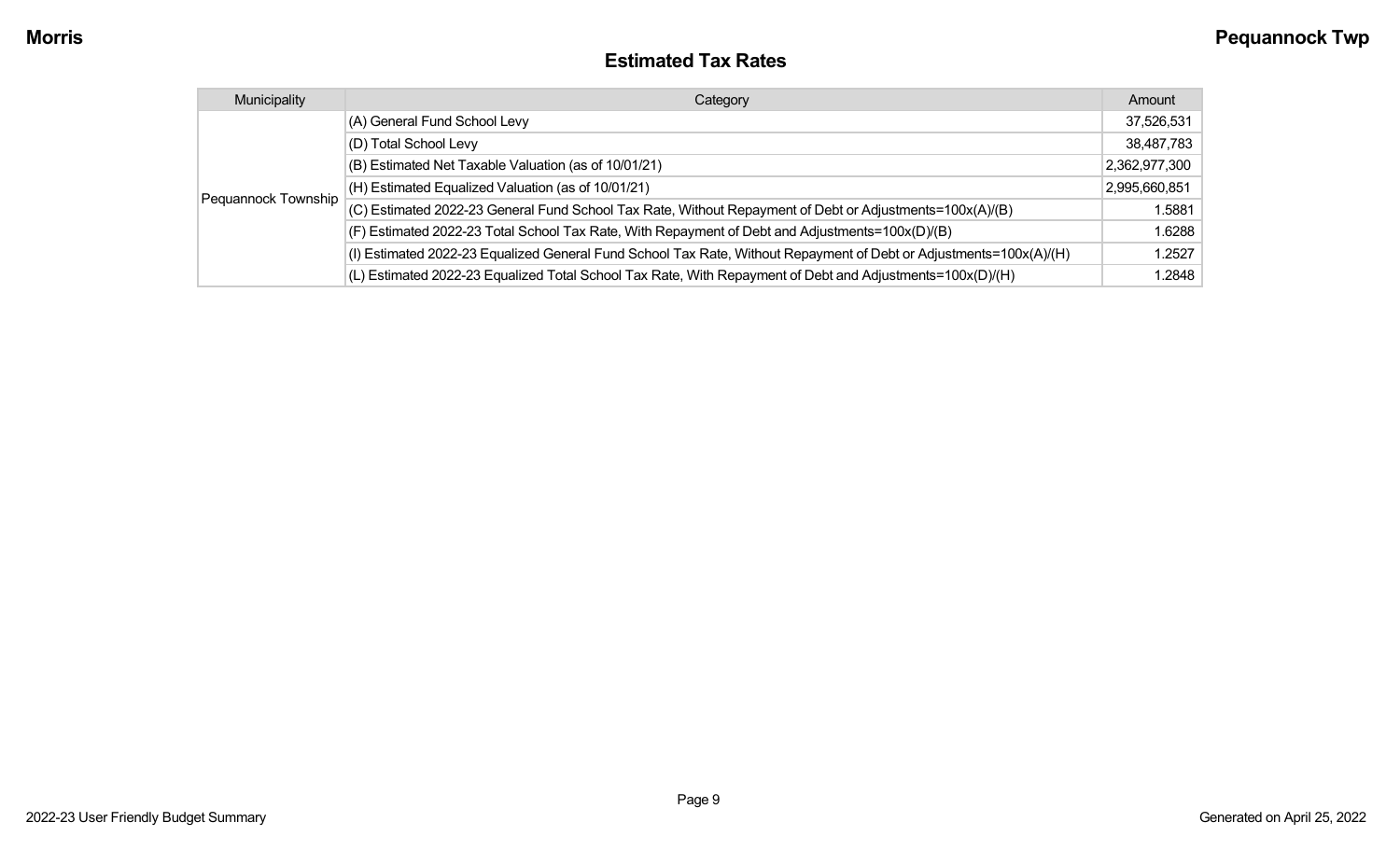| Name                    | Category                                                                                  | Measure                       |
|-------------------------|-------------------------------------------------------------------------------------------|-------------------------------|
|                         | <b>Job Title</b>                                                                          | Other                         |
|                         | Job Title II                                                                              | <b>Facilities</b>             |
|                         | <b>Base Annual Salary Amount</b>                                                          | \$90,177                      |
|                         | Full-Time Equivalent (FTE)                                                                | 1.0                           |
|                         | Shared with Another District?                                                             | N                             |
|                         | <b>Shared County</b>                                                                      | None Reported                 |
|                         | <b>Shared District</b>                                                                    | None Reported                 |
|                         | <b>Job Title Other District</b>                                                           | None Reported                 |
|                         | Member of Collective Bargaining Unit (CBU)?                                               | N                             |
|                         | <b>Beginning Date of Contract</b>                                                         | 07/01/21                      |
|                         | <b>End Date of Contract</b>                                                               | 06/30/22                      |
|                         | Contracted Number of Annual Work Days                                                     | 260                           |
|                         | Contracted Number of Annual Vacation Days                                                 | 22                            |
|                         | <b>Contracted Number of Annual Sick Days</b>                                              | 12                            |
| <b>Herbert Andersen</b> | Contracted Number of Annual Personal Days                                                 | 3                             |
|                         | <b>Contracted Number of Annual Consulting Days</b>                                        | $\mathbf 0$                   |
|                         | Number of Other Contracted Non-Working Days                                               | $\Omega$                      |
|                         | Description of Other Contracted Non-Working Days                                          | None Reported                 |
|                         | <b>Total Allowances Amount</b>                                                            | \$1,500                       |
|                         | <b>Total Bonuses Amount</b>                                                               | \$0                           |
|                         | <b>Total Stipends Amount</b>                                                              | \$0                           |
|                         | District Contributions Above Teacher Contract for Insurance (Health, Dental, Life, Other) | \$0                           |
|                         | District Contributions Above Teacher Contract for Retirement Plans                        | \$0                           |
|                         | <b>Total Contractual Post-Employment Benefit Amount</b>                                   | \$24,365                      |
|                         | Contractual Post-Employment Benefit Description of Payout of Sick days                    | Capped not to exceed          |
|                         | Contractual Post-Employment Benefit Description of Payout of Vacation days                | Cap per diem 260 @ 27days     |
|                         | Contractual Post-Employment Benefit Description of Payout of Personal days                | Personal days do not rollover |
|                         | Contractual Post-Employment Benefit Description of Other Benefits 1                       | None Reported                 |
|                         | Contractual Post-Employment Benefit Description of Other Benefits 2                       | None Reported                 |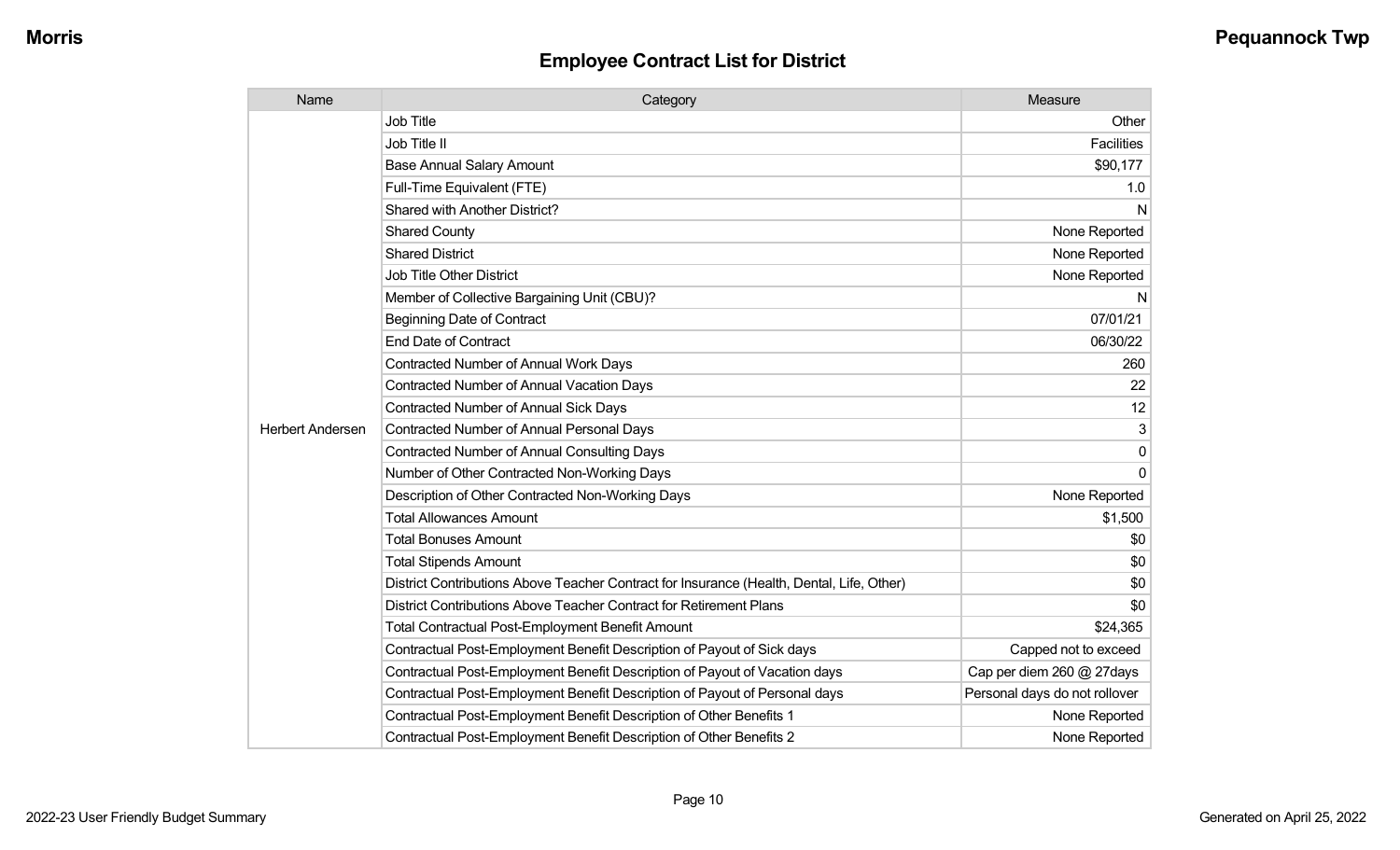| Name                    | Category                                                                                 | Measure         |
|-------------------------|------------------------------------------------------------------------------------------|-----------------|
|                         | Contractual Post-Employment Benefit Description of Other Benefits 3                      | None Reported   |
|                         | <b>Total Other/In-Kind Remuneration Amount</b>                                           | \$0             |
|                         | Description of Other/In-Kind Remuneration Annual Option to Buyback Sick Time in Cash     | Not in contract |
|                         | Description of Other/In-Kind Remuneration Annual Option to Buyback Vacation Time in Cash | Not in contract |
|                         | Description of Other/In-Kind Remuneration Annual Option to Buyback Personal Time in Cash | Not in contract |
| <b>Herbert Andersen</b> | Description of Other/In-Kind Remuneration Annual Option to Other Remuneration 1          | Not in contract |
|                         | Description of Other/In-Kind Remuneration Annual Option to Other Remuneration 2          | Not in contract |
|                         | Description of Other/In-Kind Remuneration Annual Option to Other Remuneration 3          | Not in contract |
|                         | <b>Additional Comment 1</b>                                                              | None Reported   |
|                         | <b>Additional Comment 2</b>                                                              | None Reported   |
|                         | <b>Additional Comment 3</b>                                                              | None Reported   |
|                         | Job Title                                                                                | Accountant      |
|                         | Job Title II                                                                             | Accountant      |
|                         | <b>Base Annual Salary Amount</b>                                                         | \$87,571        |
|                         | Full-Time Equivalent (FTE)                                                               | 1.0             |
|                         | Shared with Another District?                                                            | N               |
|                         | <b>Shared County</b>                                                                     | None Reported   |
|                         | <b>Shared District</b>                                                                   | None Reported   |
|                         | <b>Job Title Other District</b>                                                          | None Reported   |
|                         | Member of Collective Bargaining Unit (CBU)?                                              | N               |
| Jacqueline Massaro      | <b>Beginning Date of Contract</b>                                                        | 07/01/21        |
|                         | <b>End Date of Contract</b>                                                              | 06/30/22        |
|                         | <b>Contracted Number of Annual Work Days</b>                                             | 240             |
|                         | <b>Contracted Number of Annual Vacation Days</b>                                         | 20              |
|                         | Contracted Number of Annual Sick Days                                                    | 12              |
|                         | Contracted Number of Annual Personal Days                                                | 5               |
|                         | <b>Contracted Number of Annual Consulting Days</b>                                       | 0               |
|                         | Number of Other Contracted Non-Working Days                                              | 0               |
|                         | Description of Other Contracted Non-Working Days                                         | None Reported   |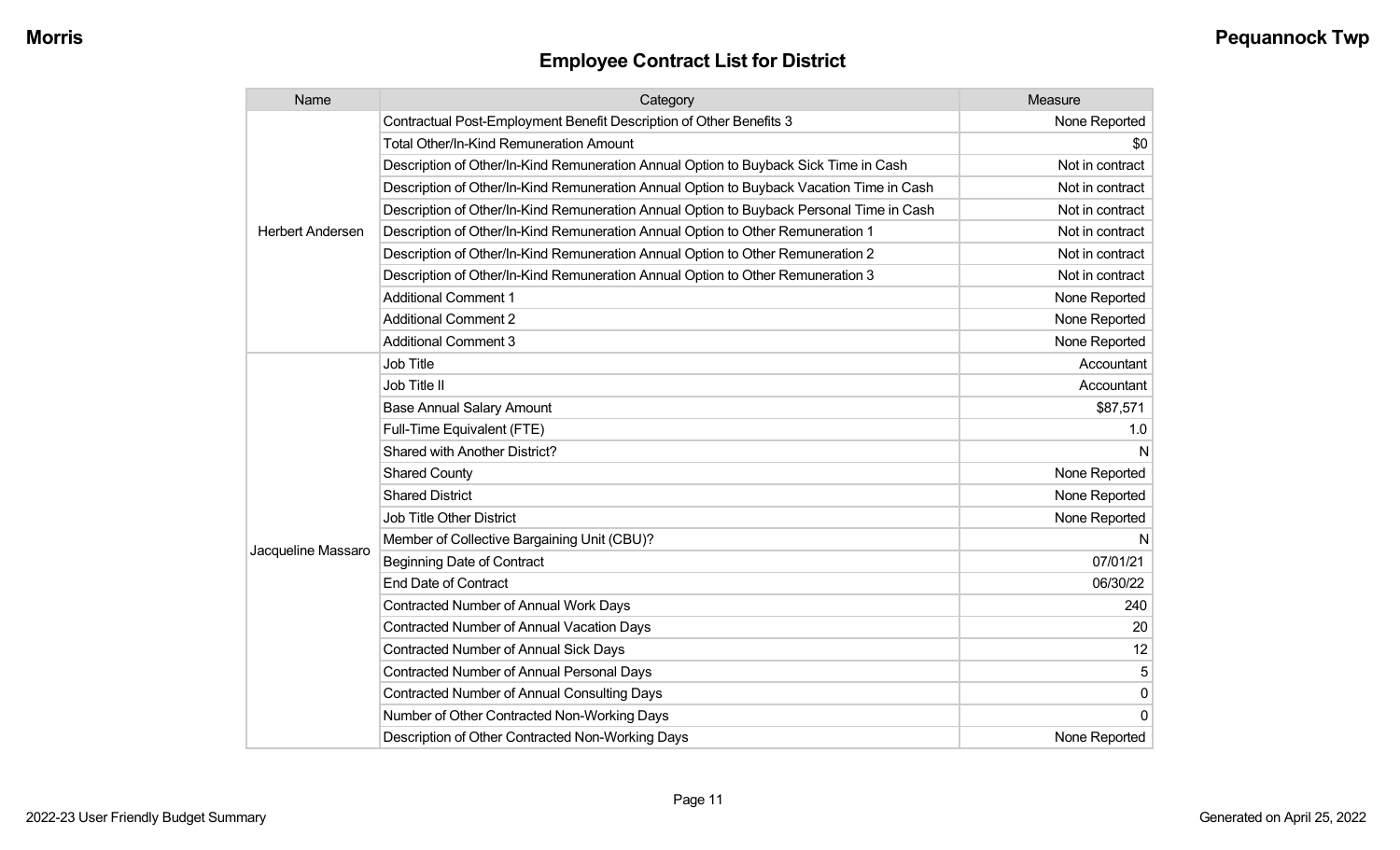| Name                  | Category                                                                                  | Measure                        |
|-----------------------|-------------------------------------------------------------------------------------------|--------------------------------|
|                       | <b>Total Allowances Amount</b>                                                            | \$1,500                        |
|                       | <b>Total Bonuses Amount</b>                                                               | \$0                            |
|                       | <b>Total Stipends Amount</b>                                                              | \$0                            |
|                       | District Contributions Above Teacher Contract for Insurance (Health, Dental, Life, Other) | \$0                            |
|                       | District Contributions Above Teacher Contract for Retirement Plans                        | \$0                            |
|                       | Total Contractual Post-Employment Benefit Amount                                          | \$22,298                       |
|                       | Contractual Post-Employment Benefit Description of Payout of Sick days                    | Capped not to exceed           |
|                       | Contractual Post-Employment Benefit Description of Payout of Vacation days                | Cap per diem 260 @ 20 days     |
|                       | Contractual Post-Employment Benefit Description of Payout of Personal days                | Personal days do not roll over |
|                       | Contractual Post-Employment Benefit Description of Other Benefits 1                       | None Reported                  |
| Jacqueline Massaro    | Contractual Post-Employment Benefit Description of Other Benefits 2                       | None Reported                  |
|                       | Contractual Post-Employment Benefit Description of Other Benefits 3                       | None Reported                  |
|                       | Total Other/In-Kind Remuneration Amount                                                   | \$0                            |
|                       | Description of Other/In-Kind Remuneration Annual Option to Buyback Sick Time in Cash      | None Reported                  |
|                       | Description of Other/In-Kind Remuneration Annual Option to Buyback Vacation Time in Cash  | None Reported                  |
|                       | Description of Other/In-Kind Remuneration Annual Option to Buyback Personal Time in Cash  | None Reported                  |
|                       | Description of Other/In-Kind Remuneration Annual Option to Other Remuneration 1           | None Reported                  |
|                       | Description of Other/In-Kind Remuneration Annual Option to Other Remuneration 2           | None Reported                  |
|                       | Description of Other/In-Kind Remuneration Annual Option to Other Remuneration 3           | None Reported                  |
|                       | <b>Additional Comment 1</b>                                                               | None Reported                  |
|                       | <b>Additional Comment 2</b>                                                               | None Reported                  |
|                       | <b>Additional Comment 3</b>                                                               | None Reported                  |
|                       | Job Title                                                                                 | Superintendent                 |
|                       | Job Title II                                                                              | None Reported                  |
|                       | <b>Base Annual Salary Amount</b>                                                          | \$180,000                      |
| <b>Michael Portas</b> | Full-Time Equivalent (FTE)                                                                | 1.0                            |
|                       | Shared with Another District?                                                             | N                              |
|                       | <b>Shared County</b>                                                                      | None Reported                  |
|                       | <b>Shared District</b>                                                                    | None Reported                  |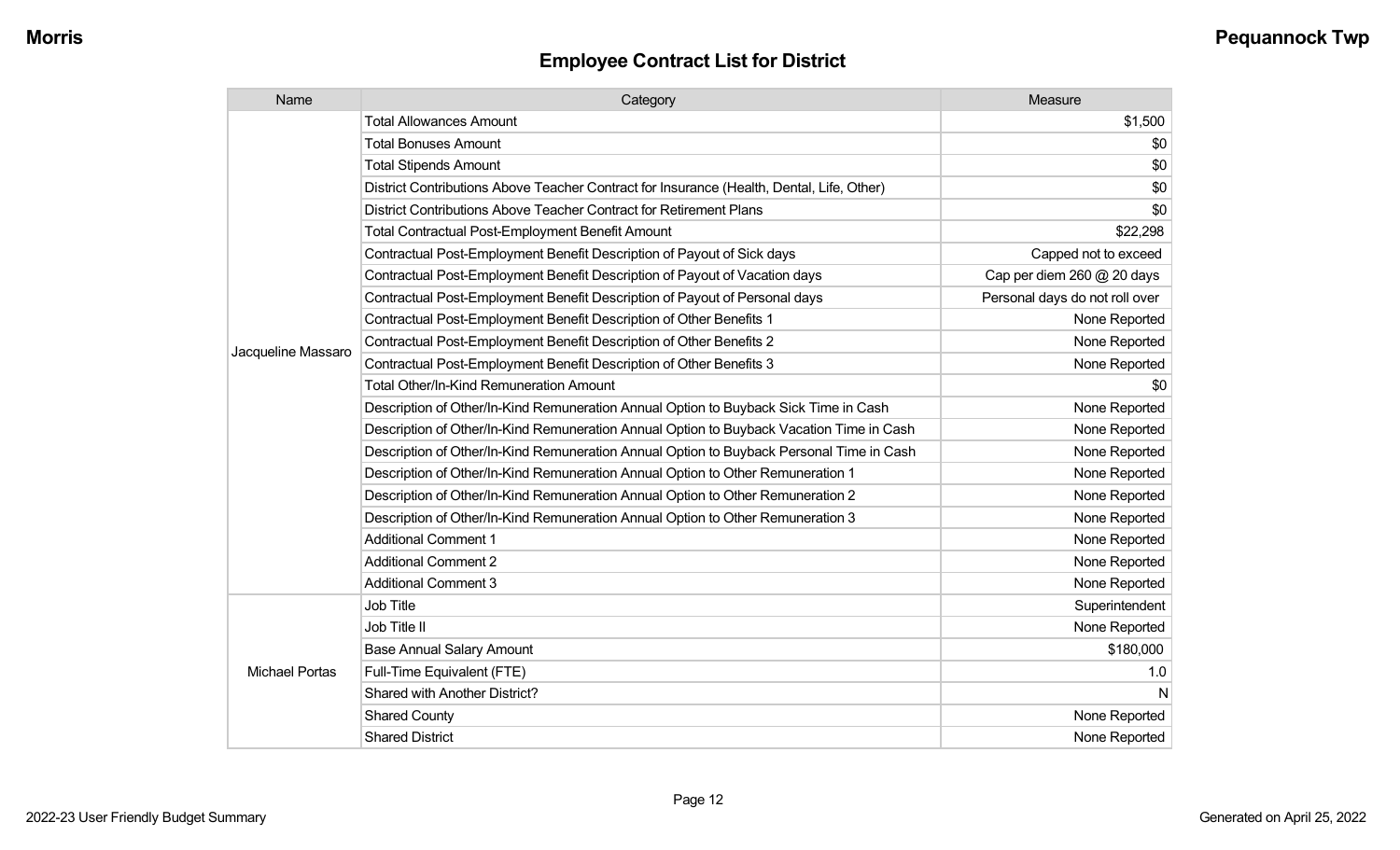| Name                  | Category                                                                                  | Measure                            |
|-----------------------|-------------------------------------------------------------------------------------------|------------------------------------|
|                       | <b>Job Title Other District</b>                                                           | None Reported                      |
|                       | Member of Collective Bargaining Unit (CBU)?                                               | N                                  |
|                       | <b>Beginning Date of Contract</b>                                                         | 09/30/19                           |
|                       | <b>End Date of Contract</b>                                                               | 06/30/23                           |
|                       | Contracted Number of Annual Work Days                                                     | 260                                |
|                       | Contracted Number of Annual Vacation Days                                                 | 20                                 |
|                       | <b>Contracted Number of Annual Sick Days</b>                                              | 10                                 |
|                       | Contracted Number of Annual Personal Days                                                 | 3                                  |
|                       | <b>Contracted Number of Annual Consulting Days</b>                                        | 0                                  |
|                       | Number of Other Contracted Non-Working Days                                               | $\mathbf{0}$                       |
|                       | Description of Other Contracted Non-Working Days                                          | None Reported                      |
|                       | <b>Total Allowances Amount</b>                                                            | \$16,200                           |
|                       | <b>Total Bonuses Amount</b>                                                               | \$0                                |
|                       | <b>Total Stipends Amount</b>                                                              | \$0                                |
| <b>Michael Portas</b> | District Contributions Above Teacher Contract for Insurance (Health, Dental, Life, Other) | \$0                                |
|                       | District Contributions Above Teacher Contract for Retirement Plans                        | \$0                                |
|                       | <b>Total Contractual Post-Employment Benefit Amount</b>                                   | \$35,675                           |
|                       | Contractual Post-Employment Benefit Description of Payout of Sick days                    | Cap Based on per diem rate (1/260) |
|                       | Contractual Post-Employment Benefit Description of Payout of Vacation days                | Cap Based on per diem rate (1/260) |
|                       | Contractual Post-Employment Benefit Description of Payout of Personal days                | Personal Days do not roll over     |
|                       | Contractual Post-Employment Benefit Description of Other Benefits 1                       | None Reported                      |
|                       | Contractual Post-Employment Benefit Description of Other Benefits 2                       | None Reported                      |
|                       | Contractual Post-Employment Benefit Description of Other Benefits 3                       | None Reported                      |
|                       | Total Other/In-Kind Remuneration Amount                                                   | \$0                                |
|                       | Description of Other/In-Kind Remuneration Annual Option to Buyback Sick Time in Cash      | Not in contract                    |
|                       | Description of Other/In-Kind Remuneration Annual Option to Buyback Vacation Time in Cash  | Not in contract                    |
|                       | Description of Other/In-Kind Remuneration Annual Option to Buyback Personal Time in Cash  | Not in contract                    |
|                       | Description of Other/In-Kind Remuneration Annual Option to Other Remuneration 1           | Not in contract                    |
|                       | Description of Other/In-Kind Remuneration Annual Option to Other Remuneration 2           | Not in contract                    |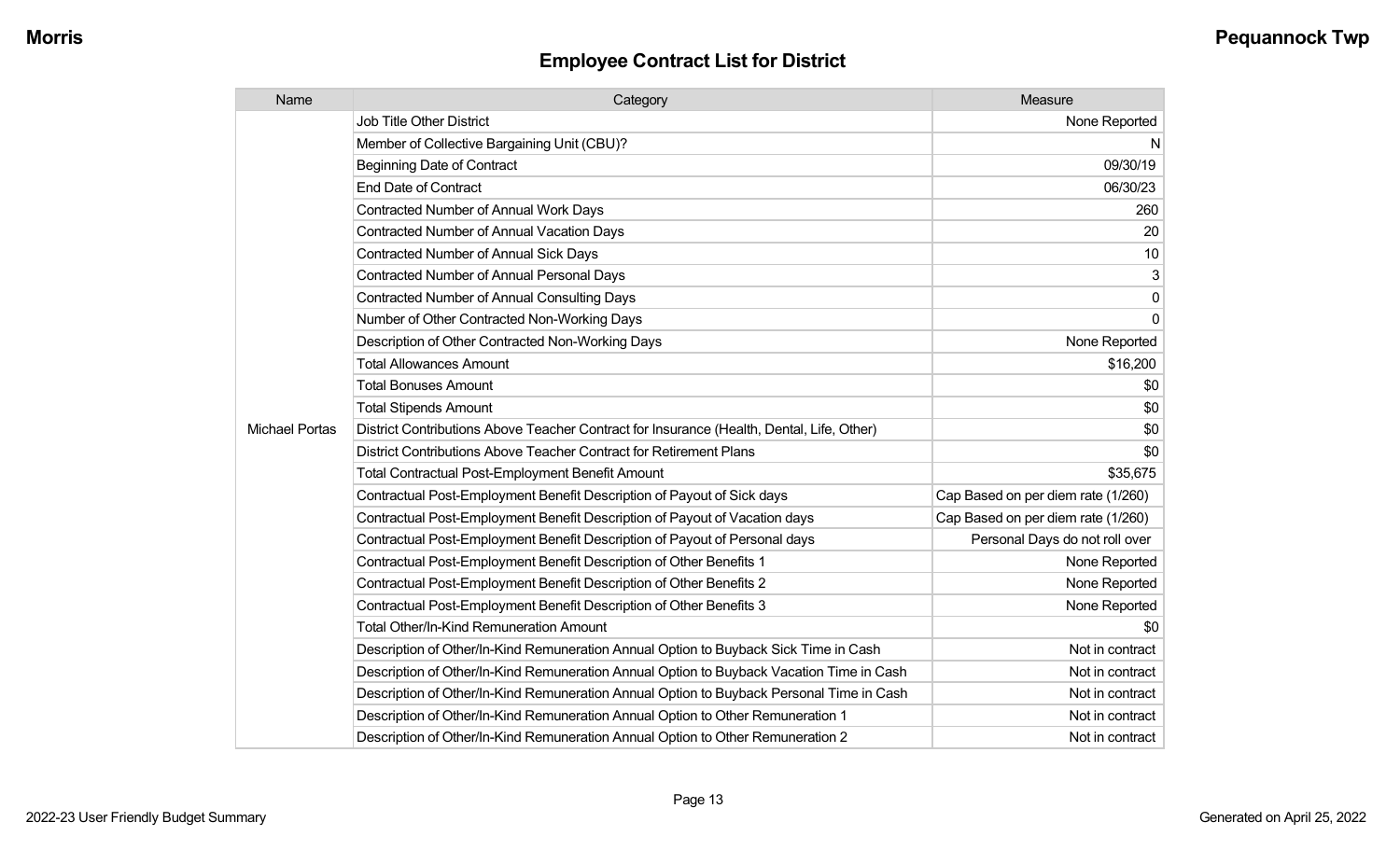| Name                  | Category                                                                                  | Measure                            |
|-----------------------|-------------------------------------------------------------------------------------------|------------------------------------|
| <b>Michael Portas</b> | Description of Other/In-Kind Remuneration Annual Option to Other Remuneration 3           | Not in contract                    |
|                       | <b>Additional Comment 1</b>                                                               | None Reported                      |
|                       | <b>Additional Comment 2</b>                                                               | None Reported                      |
|                       | <b>Additional Comment 3</b>                                                               | None Reported                      |
|                       | Job Title                                                                                 | <b>Business Administrator</b>      |
|                       | Job Title II                                                                              | <b>Board Secretary</b>             |
|                       | <b>Base Annual Salary Amount</b>                                                          | \$160,547                          |
|                       | Full-Time Equivalent (FTE)                                                                | 1.0                                |
|                       | Shared with Another District?                                                             | N                                  |
|                       | <b>Shared County</b>                                                                      | None Reported                      |
|                       | <b>Shared District</b>                                                                    | None Reported                      |
|                       | <b>Job Title Other District</b>                                                           | None Reported                      |
|                       | Member of Collective Bargaining Unit (CBU)?                                               | N                                  |
|                       | <b>Beginning Date of Contract</b>                                                         | 07/01/21                           |
|                       | <b>End Date of Contract</b>                                                               | 06/30/22                           |
|                       | <b>Contracted Number of Annual Work Days</b>                                              | 260                                |
| Sallyann McCarty      | Contracted Number of Annual Vacation Days                                                 | 24                                 |
|                       | <b>Contracted Number of Annual Sick Days</b>                                              | 12                                 |
|                       | <b>Contracted Number of Annual Personal Days</b>                                          | 3                                  |
|                       | <b>Contracted Number of Annual Consulting Days</b>                                        | $\Omega$                           |
|                       | Number of Other Contracted Non-Working Days                                               | $\Omega$                           |
|                       | Description of Other Contracted Non-Working Days                                          | None Reported                      |
|                       | <b>Total Allowances Amount</b>                                                            | \$1,500                            |
|                       | <b>Total Bonuses Amount</b>                                                               | \$0                                |
|                       | <b>Total Stipends Amount</b>                                                              | \$0                                |
|                       | District Contributions Above Teacher Contract for Insurance (Health, Dental, Life, Other) | \$0                                |
|                       | District Contributions Above Teacher Contract for Retirement Plans                        | \$0                                |
|                       | <b>Total Contractual Post-Employment Benefit Amount</b>                                   | \$34,142                           |
|                       | Contractual Post-Employment Benefit Description of Payout of Sick days                    | Cap based on per diem rate (1/260) |